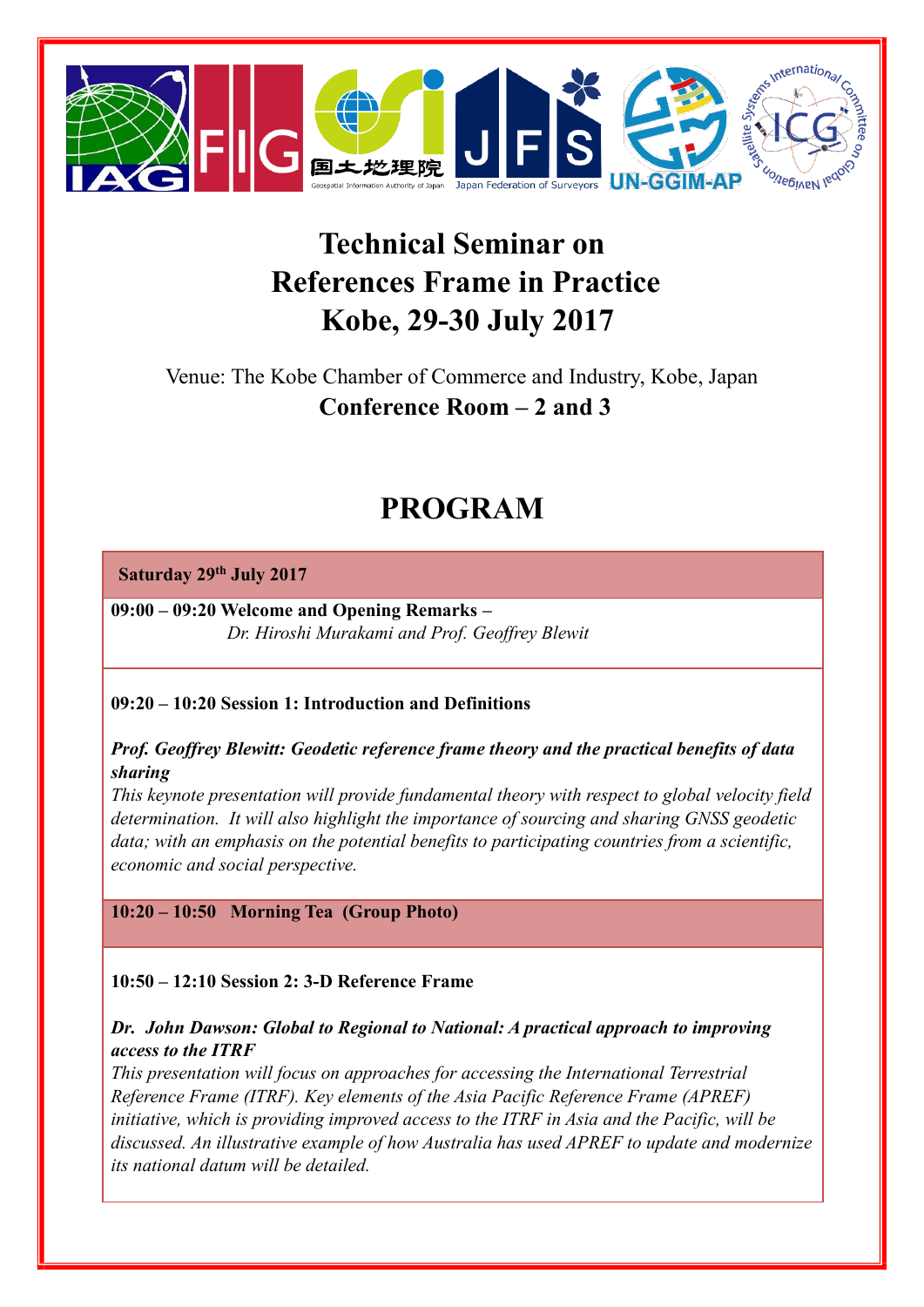#### *Dr. Anonius B. Wijanarto: Semi-Dynamic Datum of Indonesia*

*This presentation will be on the realization and implementation of the new Indonesian semi dynamic datum, which also includes the vertical datum (geoid). It will present the status, problems and constraints in establishing this new datum in a relatively vast maritime archipelago of Indonesia, with relatively dynamic geodynamic and tectonic setting.*

#### **12:10 – 13:10 Lunch**

#### **13:10 – 13:50 Country Report**

*Mr. Ronaldo Gatchalian: Modernization of the Philippine geodetic reference system Mr. Ganesh Chandra Roy: Geodetic reference frame in Bangladesh Mr. Viliami Folau: Tonga's geodetic infrastructure Mr. Asakaia Tabuabisataki: Fiji geodetic network*

**13:50 – 15:10 Session 3: Vertical Reference Frame**

#### *Dr. Matt Amos: Development of modern vertical reference frames, a New Zealand Perspective*

*Geoid based vertical datums are an efficient and accurate way to provide a consistent height reference system that can be related to other height, geometric and tidal datums in current or historic use in a region. They are particularly suited to the unification of height systems between areas that cannot be physically connected. This presentation will use the development of New Zealand's vertical datum as a case study to show how geoid based datums can be practically developed and implemented in an incremental and cost-effective way that meets the needs of the end users.*

#### *Mr. Kevin Kelly***:** *Vertical Reference Frame and GIS*

*This presentation will focus on vertical datums and transformations between them in a GIS environment. We will demonstrate VRF referenced data management in GIS and vertical transformation of surveying and mapping datasets. A summary of two IAG services: International DEM Service (IDEMS) as a source of vertical surface data and the International Service for the Geoid (ISG) repository for worldwide local and regional geoid models will be presented.*

#### **15:10 – 15:40 Afternoon Tea**

#### **15:40 – 16:50 Session 4: IGS, ICG and FIG AP CDN**

#### *Ms. Ruth Neilan: International GNSS Service (IGS) at IAG*

*The presenter will provide an overview of the latest developments of the International GNSS Service (IGS), from Multi-GNSS to Real-Time and access to reference frame through GNSS. The presentation will also highlight the status and role of IGS from an observational basis; the GNSS Performance Monitoring IGMA-IGS joint trial project (with UNOOSA-ICG); timing via GNSS; and other services linked to vertical reference frame determination.*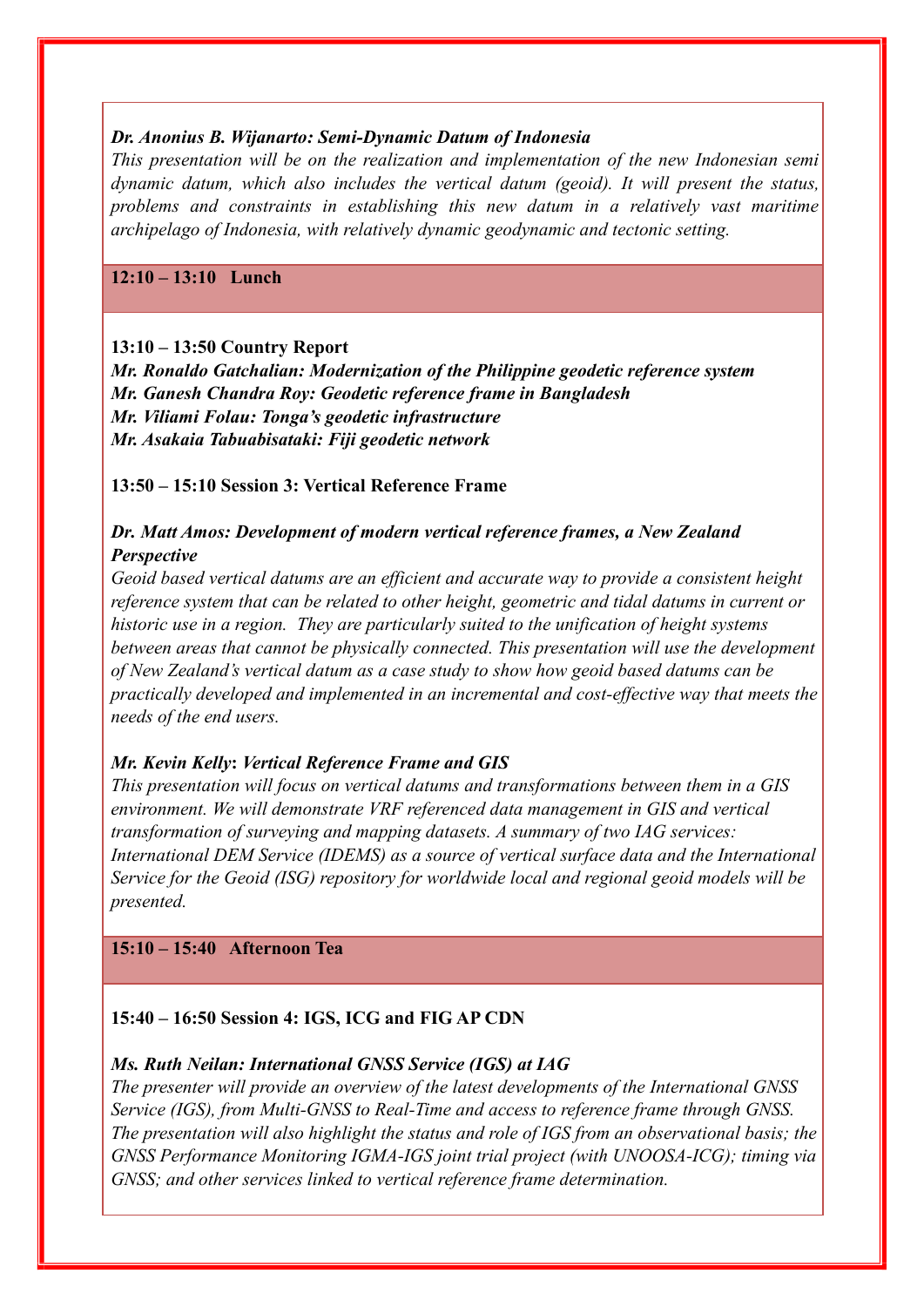# *Ms. Sharafat Gadimova: International Committee on GNSS (ICG) at UN*

*The International Committee on Global Navigation Satellite Systems (ICG), established in 2005, acts as a platform for open discussion and the exchange of information under the umbrella of the United Nations, and as such promotes the use of GNSS technology for environmental management and protection, disaster risk reduction, agriculture and food security, emergency response, more efficient surveying and mapping, and safer and more effective transportation by land, sea and air. ICG meets annually to discuss developments in GNSS and to review the status of implementation of its work plan and hence to build a GNSS system of systems to be used by civilian users. The 12th meeting of the ICG, to be held on 2 - 7 December 2017 in Kyoto, Japan, will continue reviewing and discussing developments in GNSS and to allow ICG members, associate members and observers to address recent developments in their organizations and associations with regard to GNSS services and applications.*

# *Mr. Robert Sarib: Capacity development of FIG AP CDN*

*In this presentation, the capacity building challenges being faced by a geospatial organisational in Asia and the Pacific will be described. This discussion will also focus on the social, technical, economic and environmental trends that affect not only Datum Modernisation but also capacity development of surveyors.*

#### **16:50 – 17:30 Presentation from sponsors**

*Mr. Neil Ashcroft: Delivering GNSS Products to End Users (Leica Geosystems) Mr. Kengo Okada: Recycled Stake Marker andSmart Information Marker (RIPRO) Mr. Masaki Miyasaka: Introduction of PASCO Corporation Mr. Masayuki Kanzaki: Introduction of Nikon Trimble*

⑱**:00 – 20:00 Seminar Dinner @Ariston Hotel Kobe (By invitation only)**

# **Sunday 30th July 2017**

#### **09:00 – 11:00 Session 5: Modelling of crustal deformation**

*Prof. Manabu Hashimoto: Crustal deformation modelling theory and examples This presentation will focus on the theory of measurements of displacements of the Earth's surface with space geodetic techniques such as GNSS and SAR. Then, interpretation of measured displacements with mechanical models such as dislocation theory will follow. Examples of recent earthquakes and volcanic eruptions will be presented.* 

# *Mr. Basara Miyahara: Case study of Japan Crustal deformation monitoring with GNSS and InSAR*

*This presentation will provide case study of monitoring and modelling of crustal deformation in Japan. The crustal deformation is continuously monitored utilizing GNSS CORS network (GEONET) and SAR interferometry. Deformation models have been developed for both consecutive crustal deformation and coseismic displacements.*